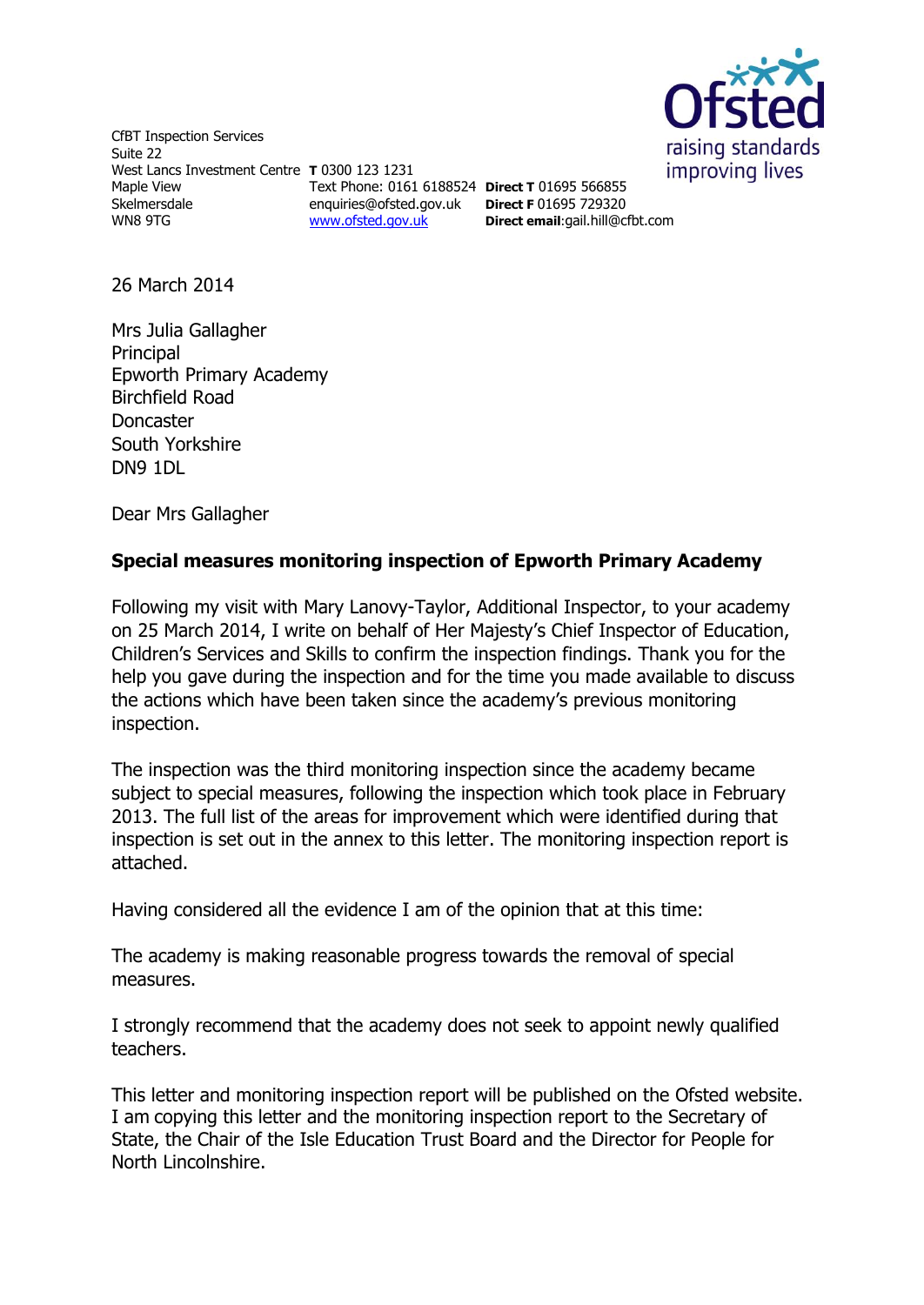

Yours sincerely

Angela Headon **Her Majesty's Inspector**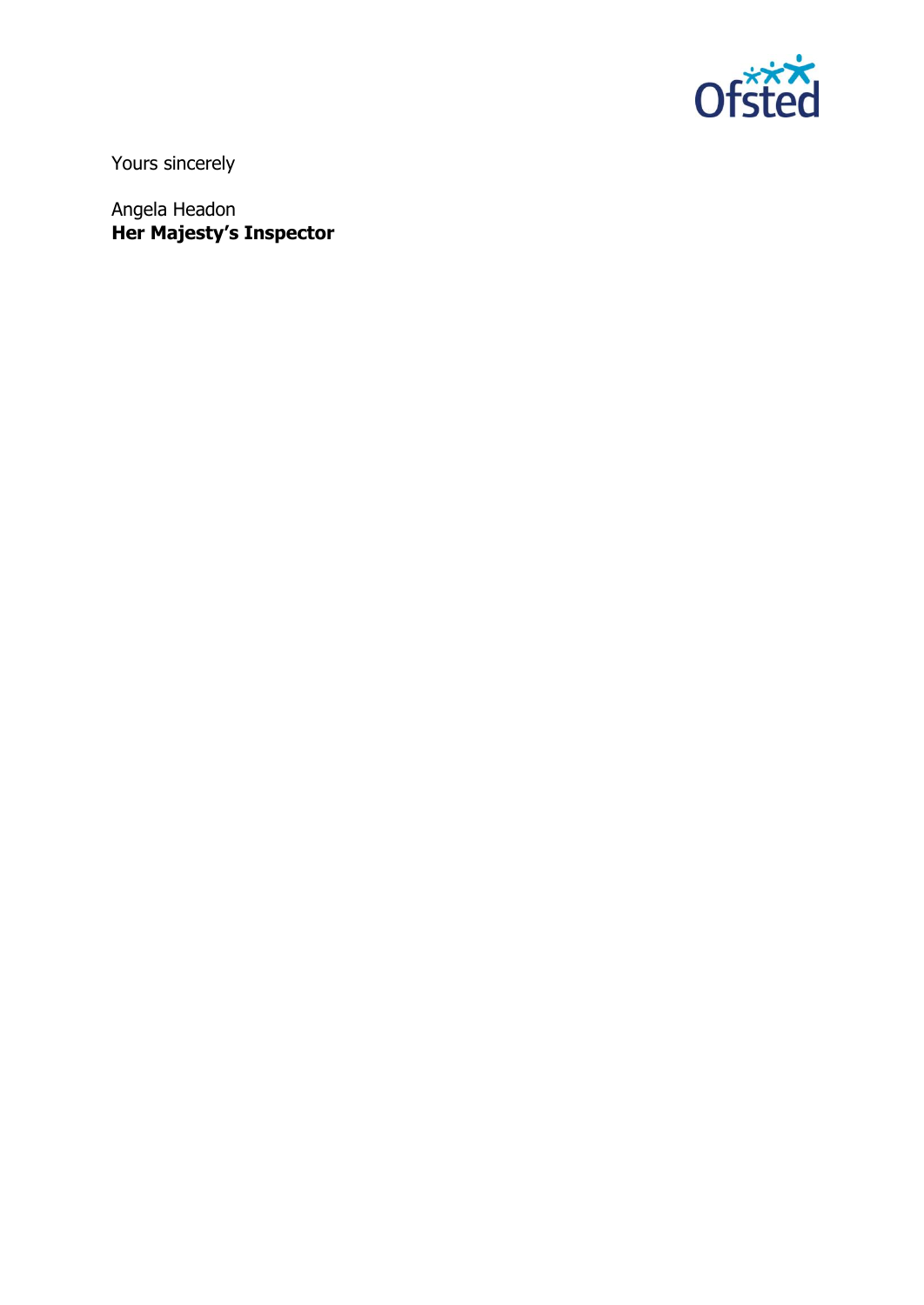

#### **Annex**

#### **The areas for improvement identified during the inspection which took place in February 2013**

- Improve teaching so all is at least good so that all pupils, including lower-attaining pupils, pupils with special educational needs and those supported through the pupil premium, make at least good progress, by:
	- making sure teachers have high expectations of what pupils can achieve
	- making sure that teachers' provide practical and interesting activities that appeal to all pupils, but especially the lower-attaining boys in order that they remain interested and involved
	- providing pupils who need additional help with their learning with the right and timely support they need to make good progress in every class
	- supporting teachers to assess pupils' achievements accurately and use information about what pupils know already to plan work for them that is at the right level
	- making sure that teachers' marking identifies clearly what pupils have done well and what they need to do to improve their work, and that pupils are given the time to respond to this marking so that improvements can be made.
- Raise the attainment of all pupils in reading so that a greater proportion reach and exceed the nationally expected levels, by:
	- ensuring that pupils who have weak basic skills have the support they need to catch up quickly
	- making sure that pupils improve their spelling, particularly in Key Stage 2 ensuring that all pupils, but particularly the lower-attaining, read more regularly.
- **E** Ensure that senior leaders and governors make urgent and rapid improvements by:
	- improving the provision which the school makes for pupils with special educational needs and those supported through the pupil premium by making sure their needs are identified quickly and their progress is checked regularly so that they do not fall behind.
	- taking swift action to deal with inadequate teaching
	- making rigorous checks on teachers' planning and the progress being made by pupils in every class
	- involving subject leaders regularly in checking that actions are leading to consistently good teaching
	- ensuring that assessment information is accurate
	- ensuring that all staff with leadership responsibilities have the skills they need to accurately check the impact of the actions being taken making sure that the governing body has a full picture and clear understanding of the school's performance and that they use this to hold senior leaders fully to account for their work.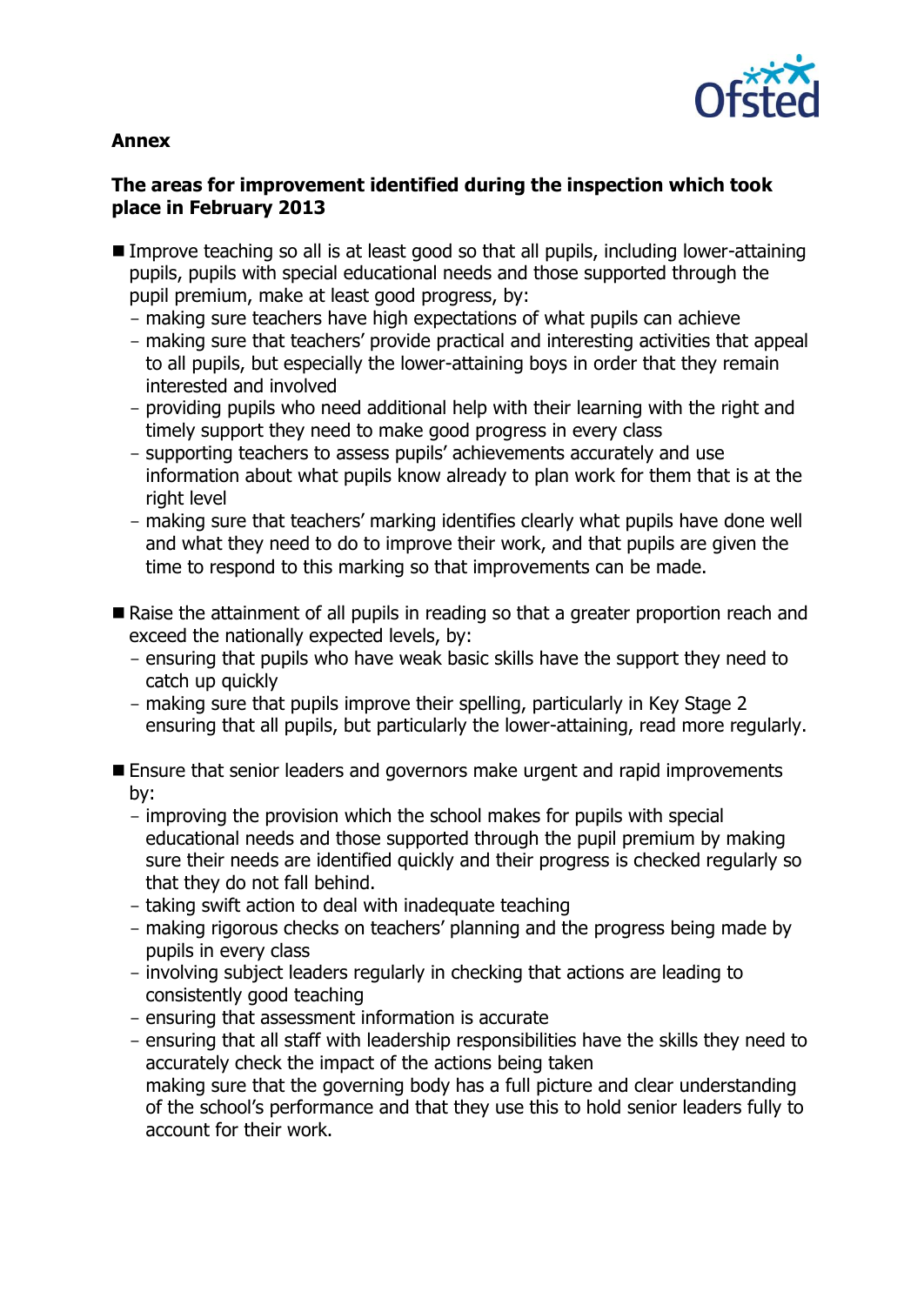

An external review of governance should be undertaken in order to assess how this aspect of leadership and management may be improved.

# **Report on the third monitoring inspection on 25 March 2013**

#### **Evidence**

Inspectors observed the academy's work, scrutinised a range of documents and met with the Principal, senior leaders, teachers, pupils, members of the Isle Education Trust Board, including the Principal of South Axholme Academy, and a School Improvement Officer from the local authority.

## **Context**

A new Principal started at the academy in January 2014. One class is taught by a part-time supply teacher and a permanent member of staff.

## **Achievement of pupils at the school**

The academy has continued to tackle the inconsistency in the performance of key groups evident at the previous inspection. Through detailed analysis of data, collected every half term and well-targeted provision, some success in closing the gaps in achievement is already evident. This is particularly the case for pupils with additional learning needs, those supported by pupil premium funding and younger lower- ability pupils. Leaders are continuing to deal with the legacy of underachievement of older lower-ability pupils, notably boys. However, this remains an area for further improvement.

Overall, within year groups, the proportion of pupils making expected and in some cases, better than expected progress in reading, writing and mathematics shows an improving picture. This is particularly evident for pupils across Key Stage 2, with the strongest profile in reading. Similarly, the proportion of children on track to achieve a good level of development in the Early Years Foundation Stage is currently above the national average and pupils in Year 1 are also making accelerated progress in literacy and numeracy. Pupils in Year 2 are starting to make up the lost ground from previous weaker teaching; however, leaders recognise there is still more to do to secure the expected levels at the end of the academic year.

In addressing previous weaker achievement in literacy, leaders have taken a robust approach with a sharper focus on extended writing, writing across the curriculum, spelling, punctuation and grammar. As a result, improvements are evident in pupils' workbooks and the academy's achievement data. A similar focus on mathematics is now required to ensure that there is no difference over time between the rate of improvement in attainment and progress between subject areas.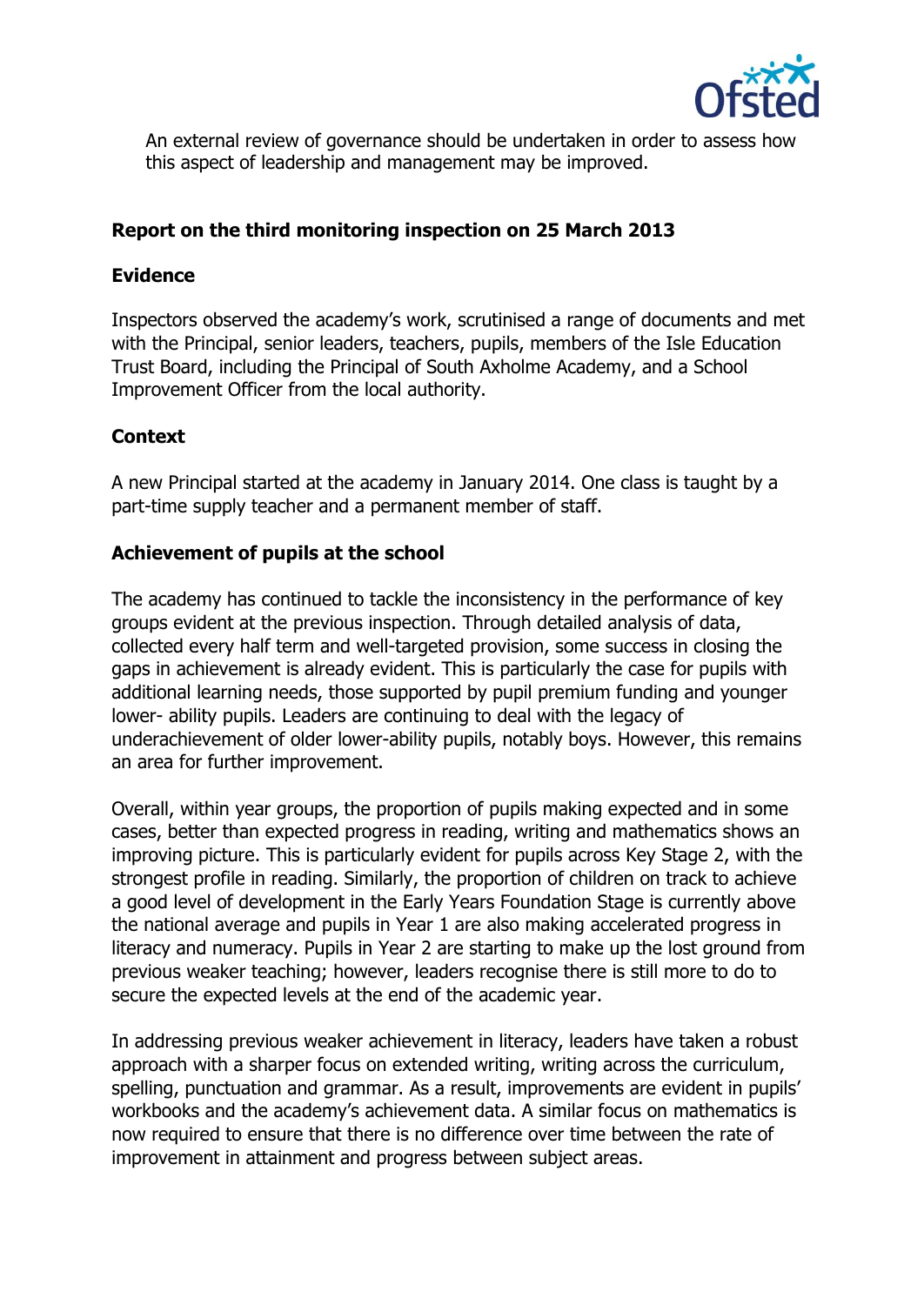

# **The quality of teaching**

Through regular and rigorous monitoring, together with well-targeted training, the quality of teaching is continuing to show improvement, with a notable impact on the overall progress of a number of groups of pupils, including those with additional learning needs and those supported through pupil premium funding.

Inspectors observed effective teaching in the majority of lessons visited during the monitoring inspection. Teachers are developing a much better understanding of the attainment and progress of the pupils they teach, particularly within targeted groups. As a result, in the majority of classes, challenge was evident in the quality of questioning and in the range of activities set for individuals, groups and cohorts. Where this was not the case, lower ability pupils did not always make the same rate of progress as their peers.

Overall however, work is pitched at the right level, with appropriate practical resources that give pupils the opportunity to develop their thinking through group and paired discussion. This aspect of the academy's work has strengthened since the previous inspection. Teaching assistants are continuing to develop their role in supporting improvement and have benefited from targeted training.

Marking in workbooks has continued to support improvement, with helpful 'next steps' and time for pupils to respond. The introduction of target books in English and mathematics complements this work and is ensuring that pupils have a better understanding of how they can reach the next level. In discussion, pupils were very clear about their targets and the gap between their current achievement and their expected target.

## **Behaviour and safety of pupils**

In lessons and during social times, pupils behave well. They show positive attitudes to learning and work very well with their peers. They enjoy their lessons and are keen to respond to questions, take part in discussions and complete the activities set.

Pupils feel safe in the academy and say that there are no behaviour issues or bullying. They understand the system of sanctions and rewards and are enthusiastic about the growing range of enrichment activities.

The importance of regular attendance is also well understood. The academy has ensured that attendance has continued to improve incrementally and remains above the national average.